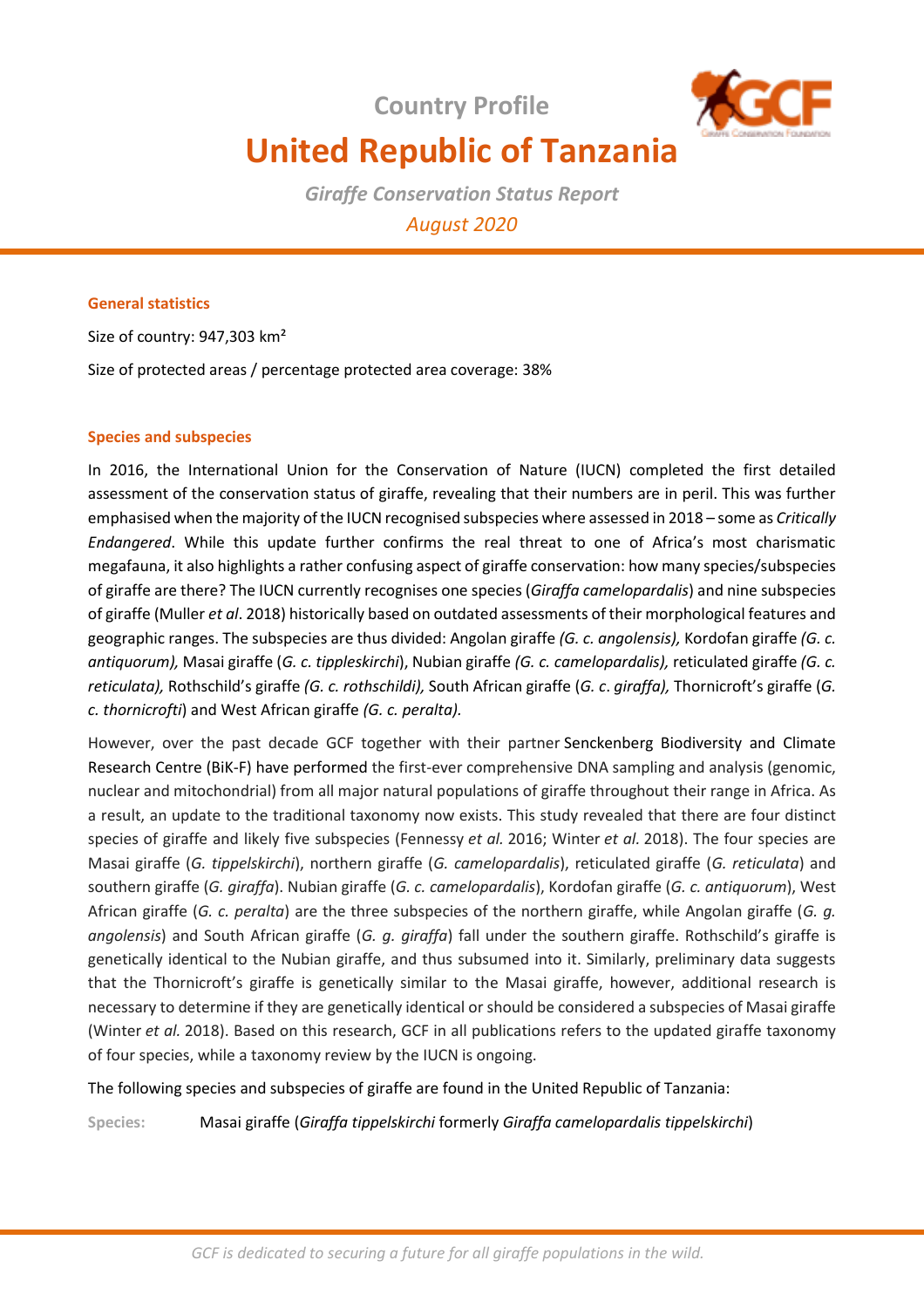## **Conservation Status**

## **IUCN Red List (IUCN 2018):**

*Giraffa camelopardalis* (as a species, old taxonomy) *–* Vulnerable (Muller *et al.* 2018)

## *G. c. tippelskirchi* – Endangered

## **In the United Republic of Tanzania:**

Giraffe are the national animal of the United Republic of Tanzania (referred to as Tanzania in this report), and as such, are protected under the Wildlife Conservation Act No. 5 of 2009, which prohibits any killing, wounding, capturing and hunting. Punishment for violating this act includes fines and imprisonment. While there is no direct mention of giraffe as Tanzania's national animal in the constitution, giraffe have been prominently used in Tanzanian symbolism. For instance, giraffe were used as watermarks on Tanzanian banknotes issued since independence in 1961 to the 2011 series (Linzmayer 2011). The Bank of Tanzania unveiled the 'Giraffe banknote series' in 1997 whereby the 500, 1,000, 5,000, and 10,000 denominations had giraffe as the obverse (principal design), while the 5,000-banknote retained giraffe as the reverse as well (Fig. 2). Giraffe are also used widely in marketing and promoting various products and services in Tanzania, with the twiga meaning giraffe in the local KiSwahili language, including beer (Twiga Brew), tourism (Twiga Campsite & Lodge), building material (Twiga Cement), airlines (Air Tanzania), banks (Twiga Bancorp), and chemical products (Twiga Chemical Industries), to name but a few. Between 2018 and 2019, the Tanzania Wildlife Research Institute (TAWIRI), in collaboration with relevant government and non-government stakeholders, developed and launched the National Giraffe Conservation Action 2020 – 2024, making Tanzania only the third African country with an official giraffe conservation strategy. This crucial framework outlines the priority actions for giraffe conservation in the country.

## **Issues/threats**

Tanzania is home to the Masai giraffe only, distributed throughout northern and central areas of the country. The most important contemporary threats to the Masai giraffe are illegal hunting, land encroachment, and diseases.

Masai giraffe are illegally hunted using guns, snares and dogs for meat, as well as products such as hide, bones and tail hairs (Caro 2008; Strauss et al. 2015). In Serengeti National Park (NP), adult giraffe are illegally hunted with wire snares hung on tree canopies (Strauss et al. 2015). Although a single giraffe can provide a large quantity of meat, it is not clear that giraffe are preferred as a source of bushmeat (e.g. Strauss et al. 2015). Giraffe products are used in traditional medicine; in some areas of Tanzania, giraffe bone marrow and brains are believed to cure HIV/AIDS (Arusha Times 2004; Nkwame 2007), while tail-hair and other products are used to make bracelets and trinkets for tourists (Mbogoni 2013). Between the 1970s and 2000s, Masai giraffe numbers declined in Serengeti NP, partially due to poaching (Strauss et al. 2015), while Rentsch et al. (2015) estimated annual giraffe poaching caused a 2-10% decline in the Serengeti population. Poaching of Masai giraffe appears to be also widespread in the Katavi-Rukwa ecosystem (Caro 2008) and the West Kilimanjaro corridor (Nkwame 2007). Illegal hunting has potentially resulted in the near total absence of giraffe in the game controlled area in the western part of the Tarangire-Manyara ecosystem (Kiffner et al. 2015). However, the disappearance of giraffe in this area is also reported to be due to increased livestock influx and grazing (TAWIRI pers. comm.). To better understand the effects of poaching on Masai giraffe, more comprehensive and wide-spread studies need to be done on the drivers of illegal hunting.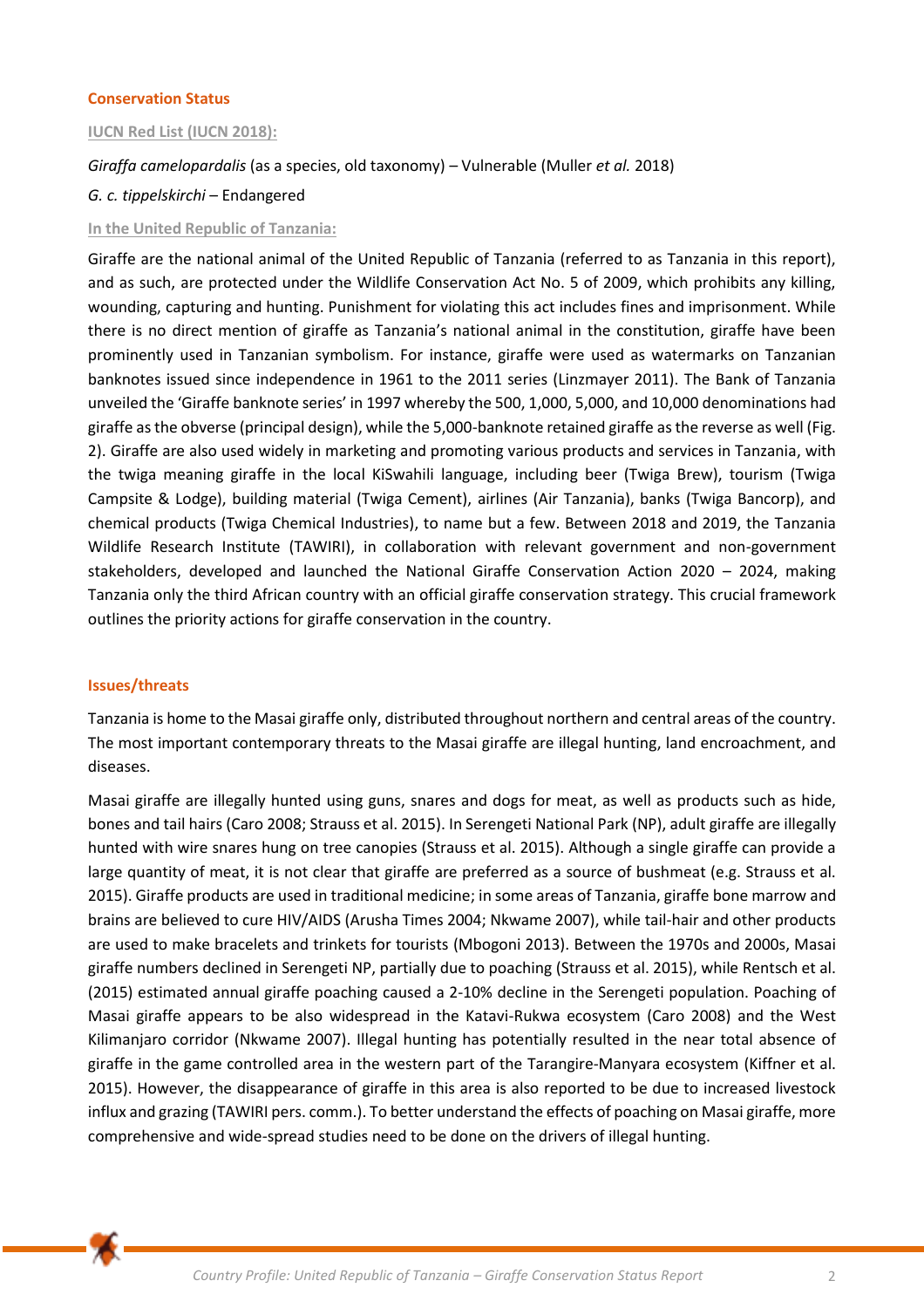Extensive encroachment of land has occurred across some parts of the Masai giraffe range. The majority of Tanzania's population lives off sustenance farming, yet increasing human populations are leading to a reduction in habitat (Soini 2005), and areas with human settlement and agriculture have reduced species richness (Kiffner et al. 2015). In the Mt. Kilimanjaro area, habitat loss and fragmentation, coupled with the expansion and appearance of settlements, is increasing (Soini 2005). While management areas (inhabited by both livestock and wildlife) show no reduction in species richness, they do show a difference in species composition (Kiffner et al. 2015). This might be a special case however, as areas with livestock in Tanzania have smaller wildlife numbers. Importantly, the coexistence of livestock and wildlife is fundamental to the continued survival of many large mammal species in Tanzania and other areas of Africa. While such a situation may increase the likelihood of broader human-wildlife conflict, the impact on giraffe is likely minimal as disease transmission, competition for resources, and illegal hunting may be more serious threats (Kiffner et al. 2015).

Increasingly, giraffe skin disease (GSD), an infection characterised by greyish-brown lesions that appear on the forelimbs and neck of adult and sub-adult giraffe (Fig. 3), appears to be an indirect threat to giraffe survival in Tanzania (Epaphras et al. 2012, Karimuribo et al. 2014). While GSD was first observed in Ruaha NP in 2000 (Epaphras et al. 2012), it is now considered to be among the most urgent threats to giraffe populations in the country (TANAPA pers. comm.). Tanzania is a hotspot for GSD with the highest reported rates in Africa: 86% of the observed giraffe population in Ruaha NP have symptoms of GSD, while as many as 63% and 23% of the giraffe population in Tarangire NP and Serengeti NP respectively show signs of the skin condition (Muneza et al. 2016, 2017).

Despite these documented high rates of GSD, no study has proven that the infection is fatal to affected individuals. The etiological agent of the disease is yet to be identified as well, but preliminary results indicate that GSD is caused by a nematode, then further complicated by a fungal infection (Epaphras et al. 2014, Muneza et al. 2016). Another study has revealed that soil could play a role in the development of the disease (Bond et al. 2016). Because the disease manifests primarily on the limbs, researchers have suggested that the disease could lead to lameness, reduced mobility and eventually increased vulnerability to lion predation (Epaphras et al. 2012, 2014; Muneza et al. 2017). Tanzania is also the only area in Africa where giraffe ear disease (GED) has been observed (Karimuribo 2014, Muneza et al. 2016). The infection is characterised by lesions appearing on the ears, which then become droopy (Karimuribo, 2014). Preliminary results suggest that GED could be caused by the Kikoboga worm, named after the location in eastern Tanzania where it was first discovered, near Mikumi NP (TAWIRI pers. comm.). Both GSD and GED present an unknown threat as no study has examined yet whether either disease can be transmitted to livestock or other wildlife species.

## **Estimate population abundance and trends**

#### **Historic**

Masai giraffe were once widespread in northern and central Tanganyika (now present day Tanzania), with sightings common both inside and outside of protected areas (Sidney 1965). Giraffe were commonly seen in many areas including the Serengeti Plains, Ngorongoro Conservation Area, many parts of the Masai Steppe, around Mt. Kilimanjaro and the Sanya Plains. A ground game count conducted in January 1958 estimated 750 giraffe in Serengeti NP alone, mostly around Banagi (Sidney 1965). Giraffe have never been seen in the Southern Province of Tanzania, their range restricted by the Rufiji River (Sidney 1965). Around the middle of the last century, giraffe herds numbering 30-40 individuals were regularly seen in the Serengeti Plains (Sidney 1965).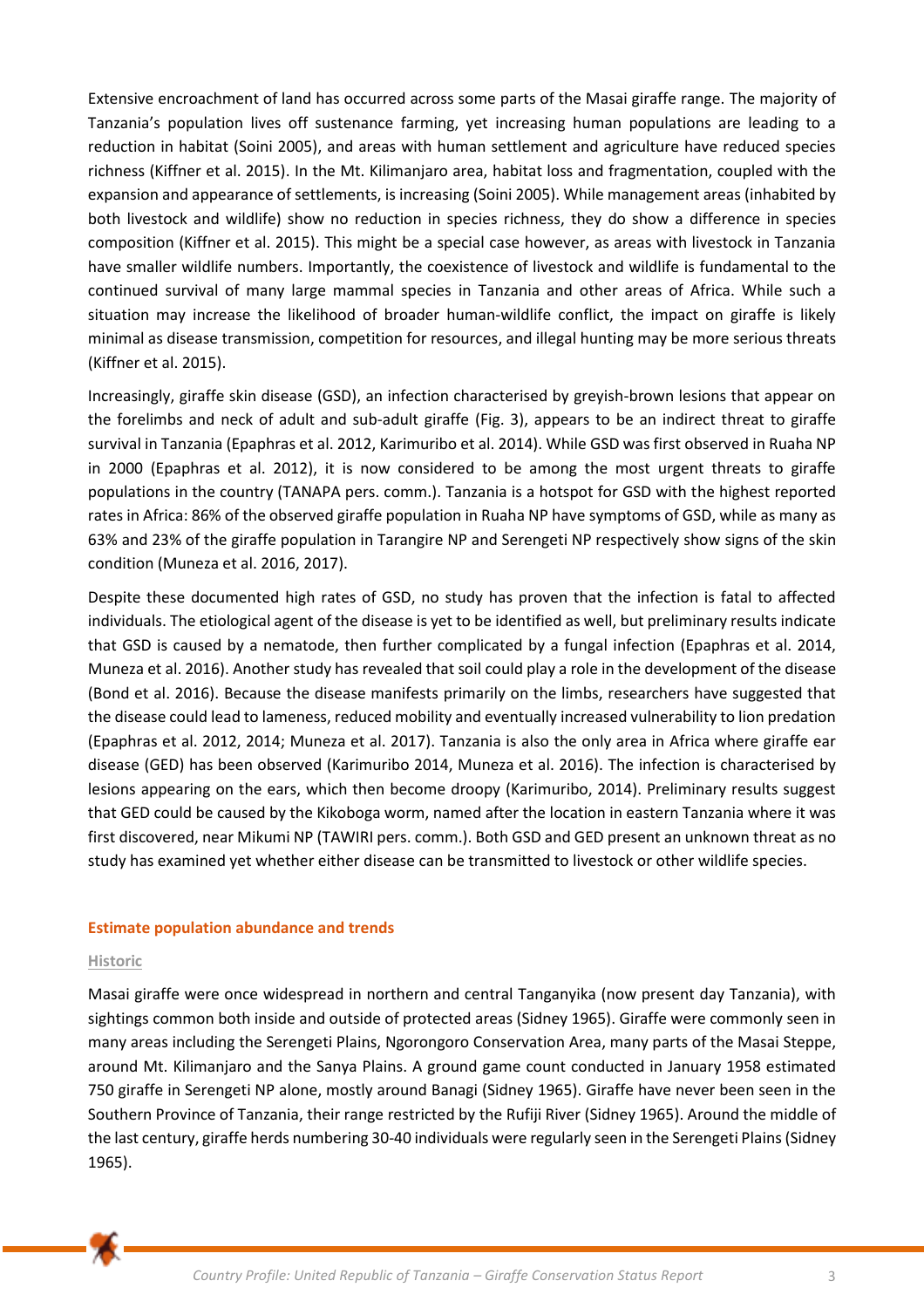Studies conducted throughout the 1960s and 1970s in various locations around the country often found giraffe populations to be stable, if not increasing. Throughout 1960-61, Lamprey (1964) concluded that the giraffe density in the Tarangire ecosystem had remained stable at 0.95 giraffe per km<sup>2</sup> throughout the year. An aerial census of the Serengeti conducted in 1976 found that giraffe numbers had increased by 6% in the 5-year period since 1971 (Pellew 1983). An extensive aerial survey of the Ruaha NP, the Rungwa and Kizigo Game Reserves and the proposed Mloa-Ilambi Game Controlled Area conducted in 1977 observed 3,478 giraffe (Barnes & Douglas-Hamilton 1982). This study found there to be a non-significant increase in giraffe numbers from the previously reported 2,430 giraffe in 1972 (Norton-Griffiths 1975; Barnes & Douglas-Hamilton 1982). Accurate estimates of giraffe distribution and abundance at the beginning of the last century are hard to come by. Sidney (1965) speculated that although there was no numerical comparison available, giraffe distribution was similar to what it was in the early 1900s. It was known that a large number of giraffe were decimated by Rinderpest in the first 60 years after its detection in 1890 (Barrett et al. 2006), but this was not thought to have had a lasting impact on the population, which later recovered after the global eradication of rinderpest (Sidney 1965). Although no population estimate for Tanzania is available, by the middle of the 1900s Masai giraffe had a widespread, stable population that was in no danger of extermination (Sidney 1965).

## **Recent**

East (1999) reported that the giraffe population in Serengeti NP had declined from 8,830 in 1989-91 to 6,170 in 1996. He proposed illegal hunting and/or possibly disease as the apparent cause of decline. East (1999) also stated that there was a total of 28,860 giraffe in Tanzania, mostly inside of protected areas.

Caro et al. (1998) pointed out that illegal hunting was having a negative impact on giraffe populations across the whole of Tanzania. Poachers were known to move into hunting areas once tourism abated in the wet season (Caro et al. 1998). Caro (1999) found a very high local density of giraffe (2.21 giraffe/km<sup>2</sup>) in the Katavi-Rukwa ecosystem, which was not unusual for the area as the seasonal lakes in the Katavi-Rukwa NP supported very high local populations of large mammals. A later study by Caro (2008) in the same ecosystem noted a non-significant decline in the giraffe population from 1988-2002, as well as other large mammals. This evaluation of long term data from the Tanzania Wildlife Conservation Monitoring Program (TWCM), now known as the Conservation Information Monitoring Unit (CIMU) under TAWIRI, was gathered from systematic reconnaissance flights (SRF) (Stoner et al. 2006). Furthermore, data came from the vehicle surveys carried out in 1995-96 (Caro 1999) coupled with foot surveys carried out in 2004 (Waltert et al. 2008), which estimated a density of 0.71 giraffe/km<sup>2</sup>. Caro (2008) concluded that the decline in giraffe was mainly due to illegal hunting pressure.

While the Katavi-Rukwa system showed a decline in giraffe numbers, Treydle et al. (2005) assessed ground survey and aerial survey data from 1991-2003 and observed an increase in the giraffe population in Saadani NP. Between 2001 and 2003, 152 giraffe were counted throughout the Park.

A comprehensive study of all the SRF data from 1988-2001 was conducted by Stoner et al. (2006; 2007). Six regions of Tanzania were surveyed, encompassing large protected areas such as national parks and game reserves. These analyses found that only the Katavi-Rukwa habitat showed a decline in giraffe population. Throughout the other five survey areas, giraffe populations were stable.

## **Current**

TAWIRI has been conducting SRF since 1986 and population estimates from SRF methods. It is important to note that this is standard TAWIRI protocol as regular SRF flights are conducted every three years unless an urgent need arises prompted by drastic changes in climatic patterns or other ecological changes. Additionally, SRF flights are cost effective in that they cover large areas in a short amount of time. An analysis by Bolger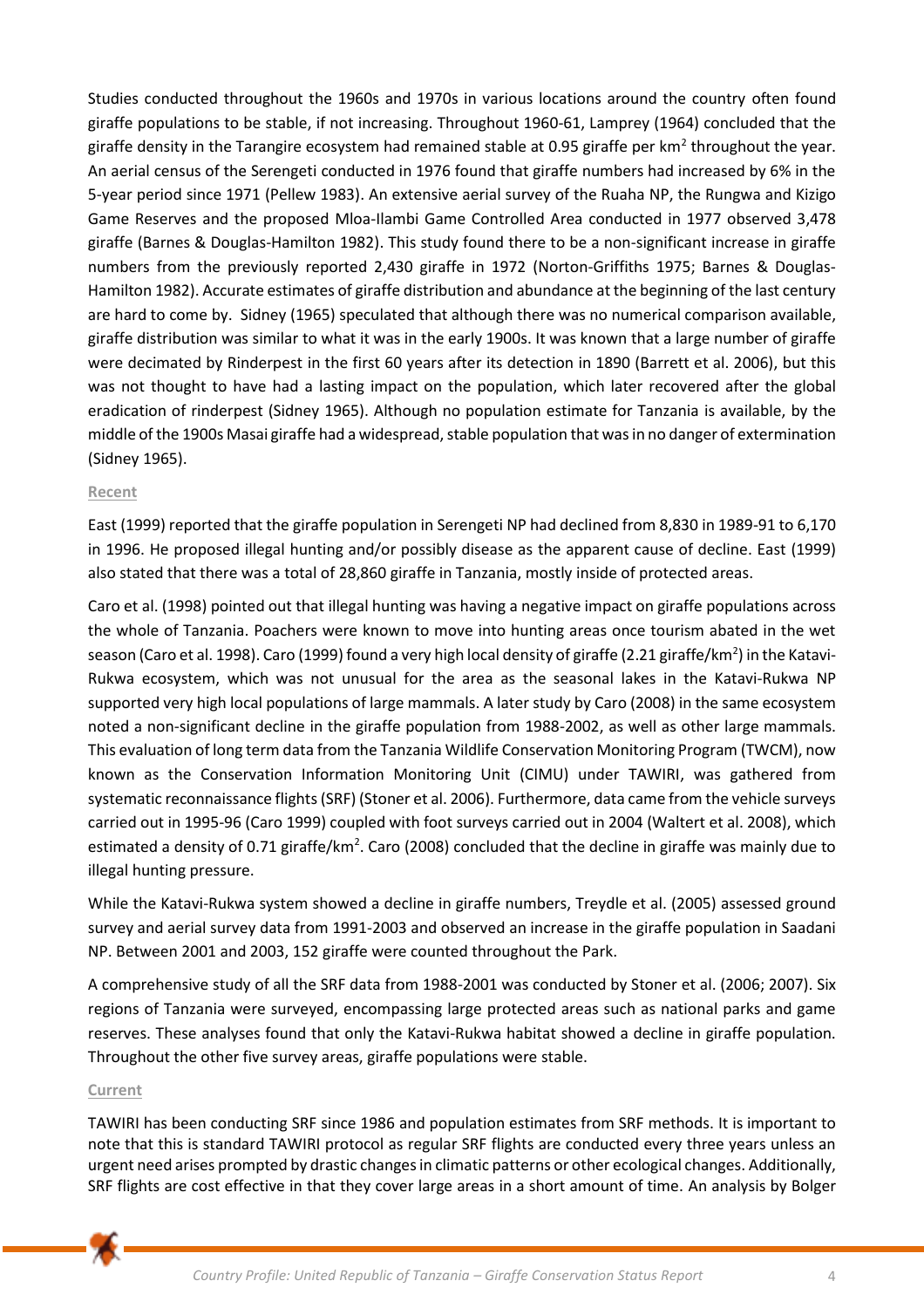et al. (2016) of the TAWIRI dataset attempted to smooth variation in data by averaging the first ten years of data (1986-1995) and comparing that with the average of the last ten years of data (2002-2011). These time ranges contain different numbers of estimates in each site. This analysis method determined there to be a 29% decline in giraffe numbers across Tanzania from approximately 31,000 in 1986 to 22,000 in 2013 giraffe. Statistically significant declines were seen in the Katavi and Ruaha-Rungwa regions. In an attempt to compensate for any underlying trends in the data that averaging over a number of years can create, Bolger et al. (2016) used regression equations from the regression of ln (population size) from 1986-2011. This suggests a more substantial decline of 52% from 39,000 to 19,000 in these six areas of Tanzania over the 25 year period. However, the total giraffe population in Tanzania is estimated to be at 28,580 from TAWIRI SRF data. Thus, despite trend of giraffe population declines across East Africa, Tanzania still supports the largest giraffe population of any African country.

A recent study conducted in Serengeti NP by Strauss et al. (2015) used photographic mark-recapture methods to estimate local population densities of giraffe in three locations: Seronera, Kirawira and Bologonja. This density data was used to extrapolate to other areas in the national park with a similar habitat. Based on this extrapolation they suggest the total Serengeti NP population was approximately 3,500 in 2008-2010. Recent SRF data from Serengeti NP estimate there are 5886 ±1221 giraffe (TAWIRI, 2010). These population estimates, when compared to those of Pellew (1983) in 1975-76, suggest a decline of 67-86%. However, SRF data from the larger Serengeti ecosystem, which includes the Maswa Game Reserve (GR), Ikorongo GR, Grumeti GR, Ikona Wildlife Management Area (WMA), Makao WMA, and Loliondo Game Controlled Area (GCA) indicate that the region is home to a stable population of approximately 12,000 giraffe. The major reasons for giraffe declines in the Serengeti ecosystem are illegal hunting and snaring (Hoare and Brown 2010; Kilewo and Mpanduji 2010; Marealle 2010), disease (Bond et al. 2016; Muneza et al. 2016) and food limitation caused by the increase in relative abundance of unpalatable tree species, notably *Acacia robusta*. Other threats noted in the Serengeti ecosystem include encroachment (in the west, there is no buffer zone between the PA and farmlands), impacts of climate change, wildfires, erosion of riverbanks, and human activities along the riverbank.

In the Tarangire-Manyara ecosystem, Lee (2015) used photographic mark-recapture methods and recorded a declining trend in the metapopulation growth rate between 2012-2014. The total population size of adult giraffe within the sample area was estimated at 1,225 individuals (790 adult females and 435 adult males), approximately 1.07 giraffe/km<sup>2</sup>. The most recent data from TAWIRI SRFs, which cover the areas of Tarangire NP, Lake Manyara NP, Manyara Ranch Conservancy, Lolkisale GCA, Lake Burunge WMA and Mto wa Mbu GCA, show that there are 3,904 ±507 giraffe (TAWIRI 2016). Interestingly, demographic analysis of subpopulations at five locations in the core of the ecosystem found spatial variation in adult female survivorship that was positively correlated with the intensity of anti-poaching patrols by TANAPA rangers (Lee et al. 2016). As is the case with many of the conservation areas in northern Tanzania, poaching and habitat fragmentation are the major threats to giraffe survival in the Tarangire-Manyara ecosystem.

Giraffe populations in the Katavi-Rukwa ecosystem have a declining trend (Stoner et al. 2007b; Caro 2008) and it was suggested that illegal hunting was the most serious threat to giraffe populations (Caro 2008). Based on interviews with 82 illegal hunters in villages along the southwest boundaries of the park and game reserve, Martin & Caro (2012) estimated that 98 Masai giraffe were illegally hunted annually. In 2006, there were an estimated 4,300 giraffe in the Katavi-Rukwa ecosystem (Müller et al. 2006), down from an estimated 6,107 giraffe, that were counted via foot-surveys (Caro 2008). Recent TAWIRI data show a slow decline with surveys in 2012 and 2014 finding 853±157 giraffe and 1076 giraffe respectively. In addition to poaching, the major threats to the Katavi-Rukwa ecosystem include habitat loss due to a) poor agricultural and mining practices and unsustainable irrigation (this has resulted in pollution and siltation of Lakes Katavi, Chada and Rukwa); b) blocking and damming of major river causeways, which has resulting in emigration and die-off of wildlife downstream; and c) immigration of large herds of livestock and deforestation (Friends of Katavi 2017).

Recent total counts by Kenya Wildlife Service (KWS) between 2005 and 2017 show that the giraffe population in Mkomazi NP has more than doubled from approximately 62 individuals to an estimated 255 (Ngene et al. 2017). This could be attributed to the fact that Mkomazi NP was upgraded to national park status in 2007.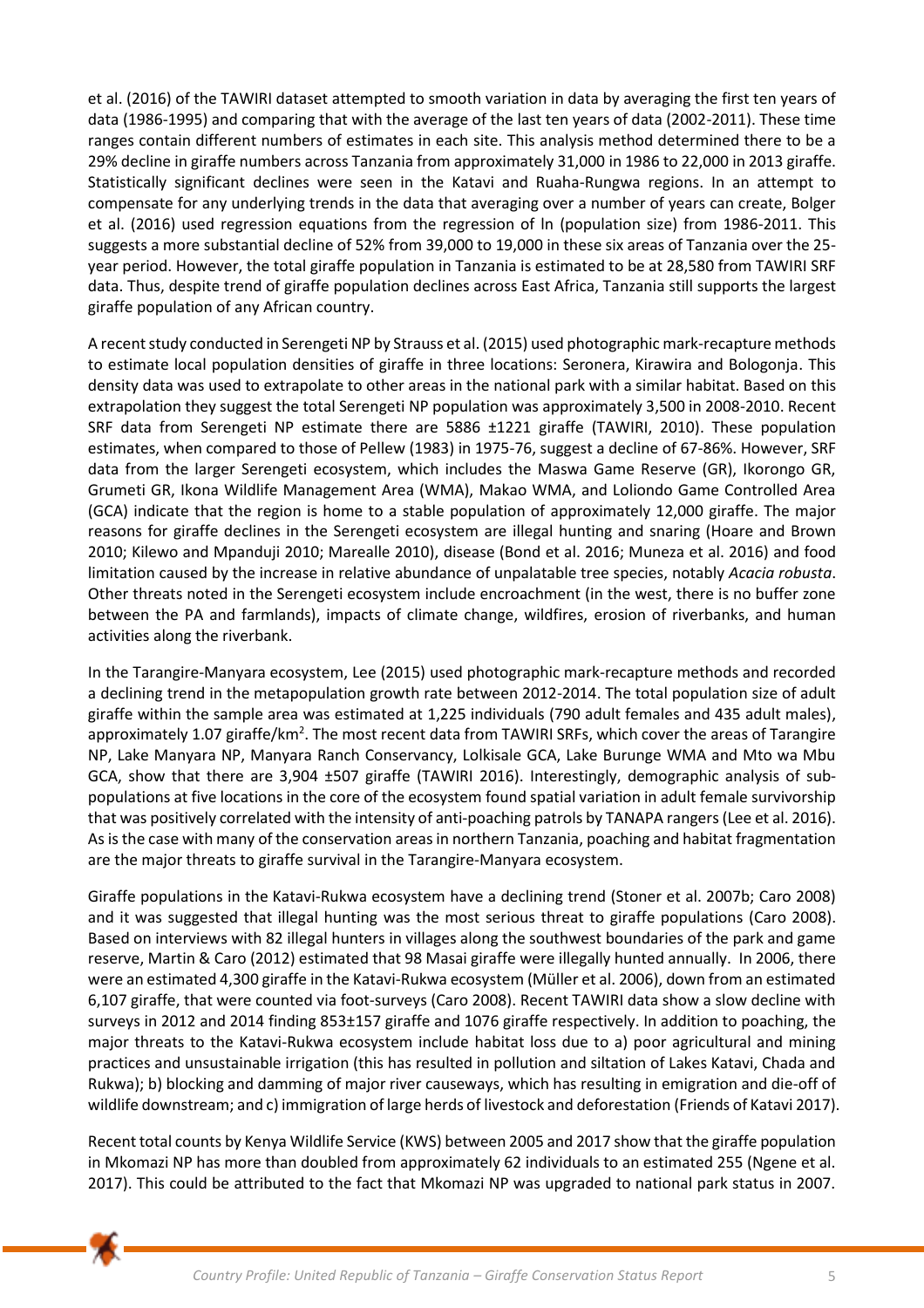SRF data by TAWIRI also show that the giraffe population could potentially be higher, with the park supporting 406 ±108 giraffe. The major threats in Mkomazi NP include cattle invasions and overgrazing, and poaching of giraffe for traditional medicine uses. Despite the upgrading of the status of the conservation area in 2007, Ngene et al. (2017) found a sharp increase of cattle and shoats between 2005 and 2017, from 3,035 heads of cattle to 7,546 and from 800 shoats in 2005 to 2,832 shoats.

Recent estimates of Masai giraffe numbers in the West Kilimanjaro area were 237, while 726 giraffe were counted in the Lake Natron area (Okello et al. 2015). These estimates were averaged across seasons and years. In the West Kilimanjaro and Lake Natron areas, no consistent trend in giraffe numbers was observed. However, the same estimates show declines when compared to earlier total aerial counts conducted by KWS and TAWIRI, which found 1,767 giraffe in the Natron area and 813 giraffe in the West Kilimanjaro area (Kenana et al. 2013). Both the Lake Natron and West Kilimanjaro areas have recently been under intense human pressure; Kenana et al. (2013) found 159,281 shoats, 55,486 cattle, 1,382 donkeys and 21 camels in the Natron area while West Kilimanjaro had 81,517 shoats, 41,954 cattle, 1,138 donkeys and 12 camels.

Road-based transect surveys found that there are an estimated 100 giraffe in Arusha NP (Mahenya et al. 2016), and the area remains among one of the least studied areas for giraffe ecology. On the other hand, existing data from SRF surveys by TAWIRI indicate that the giraffe population in Saadani NP is stable, with an estimated population of 483 ±187 giraffe. Major threats in Saadani NP is illegal hunting for bushmeat and parts, and diseases. Giraffe estimates are still lacking in areas such as Burigi-Biharamulo-Kimisi ecosystem, Swaga Swaga GR, Mahale ecosystem, and Ibanda-Rumanyika ecosystem.

Conservation areas in western and southern Tanzania are less studied compared to the ones in the north. This is mainly due to their large size and logistics involved in covering expansive areas. For instance, the Ruaha-Rungwa ecosystem covers 52,464km<sup>2</sup> and includes Ruaha NP, Rungwa WMA, Kizigo WMA, Muhesi WMA, Lunda-Mkwambi GCA. Ruaha NP alone, at 20,226km<sup>2</sup> covers almost half of the ecosystem and is East Africa's largest national park. Road-based photographic mark-recapture surveys in south-eastern Ruaha NP found that there are 1614-2040 giraffe in the study area, which is a hotspot for giraffe skin disease (Muneza et al. 2017). Recent SRF data indicate that there are 3,525 ±980 giraffe in the ecosystem (TAWIRI 2015). Major threats identified in the Ruaha-Rungwa ecosystem include giraffe skin disease (Coppolilllo 2004; Epaphras et al. 2012; Muneza et al. 2017; TANAPA pers. comm.), poaching and snaring (Coppolillo 2004; TANAPA pers. comm.) and habitat fragmentation.

The Selous-Mikumi ecosystem is located in southern Tanzania and is home to one of the largest wildlife reserves in world. An estimated 3,183 giraffe occur in the ecosystem (TAWIRI 2015), but it is important to note that giraffe only occur in the smaller northern section of the ecosystem as the Rufiji river forms a natural barrier and no giraffe have been sighted in the expansive southern section of the park, which forms part of the important Selous-Niassa Corridor. Giraffe in the Selous-Mikumi ecosystem are threatened by diseases such as giraffe ear disease (Osofsky 2005; Karimuribo et al. 2011) and giraffe skin disease (Muneza et al. 2016), large influx of livestock, road kills, and habitat degradation (TAWIRI 2015).

Lastly, the Malagarasi-Mwoyovosi ecosystem in western Tanzania, covering an area of 44,809km<sup>2</sup> is home to approximately 1300 giraffe (TAWIRI 2015). The giraffe population in the ecosystem, which includes Mwoyovosi GR, Kigosi GR, and Ugalla GR has declined over the past few years. This reduction in population numbers is attributed mainly to habitat loss due to pollution, effects of climate change, expansion of agricultural and pastoral activities, and influx of refugees (Tanzania Wildlife Conservation Monitoring [TWCM] 1998). The increase of human populations in the ecosystem has coincided with increased poaching of giraffe, where giraffe are killed using modern and traditional weapons.

As shown in the data above, Masai giraffe populations have declined in the past 30 years – a trend which has been observed in the rest of East Africa, with the exception of Uganda. If this rate of decline and the major threats to giraffe survival in the region remain unabated, there will be a high risk of losing the last strongholds of Masai giraffe. Tanzania currently has approximately 26,079± 2,772 giraffe, the largest of any African nation, and immediate action is required to secure the future of the country's national animal. While Tanzania's population increases and places pressure on natural resources, the government has put in a framework to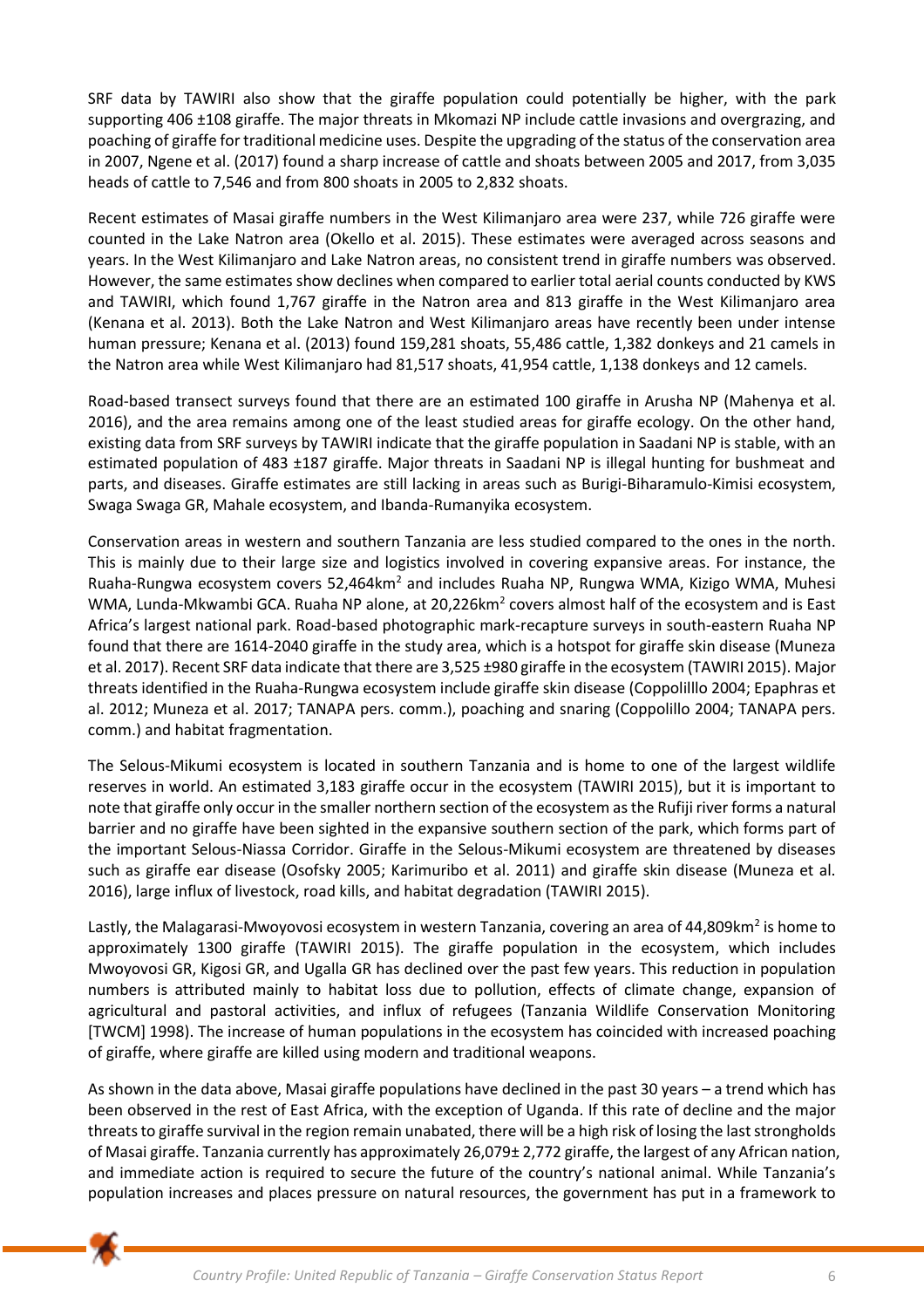protect biodiversity. Tourism and biodiversity have been identified as key components to realizing Tanzania's Development Vision of 2025. It is envisaged that giraffe will also benefit from the increased efforts put in place to develop tourism and the country's natural resources, which are key to developing Tanzania's economy.

# **Future Conservation Management**

The following are proposed conservation management options for giraffe in Tanzania:

- Implementation of the National Giraffe Conservation Action Plan (2020 2024) for Tanzania in partnership with government and relevant stakeholders;
- Increased support to giraffe conservation initiatives, habitat protection (including wildlife corridors), and education and awareness creation initiatives;
- Examine the pathology and aetiology of GSD and GED for giraffe population management and assess potential for zoonotic diseases;
- Assess giraffe population numbers and conservation status in the country;
- Greater understanding and mitigation of social, cultural, and economic drivers of giraffe poaching in the country;
- Conduct more robust studies to examine the giraffe population structure in key conservation areas to inform conservation policies;
- Increase transboundary giraffe conservation and management initiatives with Kenya; and,
- Identification of priority conservation efforts and continuation of robust and systematic population monitoring programmes.

# **Acknowledgements**

This study was financially supported by the African Wildlife Foundation, USAID Tanzania PROTECT, Giraffe Conservation Foundation USA (GCF-USA), Cheyenne Mountain Zoo, Cleveland Metroparks Zoo, Hogle Zoo, and the WoodTiger Foundation. We acknowledge the support of TAWIRI for provision of long term giraffe population data in Tanzania.

## **References**

Arusha Times. 2004. Giraffe brains sold as HIV-AIDS cure hoax. *The Arusha Times*. Available at: www.arusha times.co.tz [Accessed September 4, 2004].

Barnes, R.F.W & Douglas-Hamilton, I. 1982. The numbers and distribution patterns of large mammals in the Ruaha-Rungwa area of southern Tanzania. *Journal Of Applied Ecology* **19**:411–425.

Barrett, T., Pastoret P. & Taylor, W.P. 2006. *Rinderpest and Peste des Petits Ruminants: Virus Plagues of Large and Small Ruminants (Biology of animal infection)*. Academic Press, London, UK. ISBN-13: 978-0120883851

Bolger, D.T., Ogutu, J.O., Strauss, M., Lee, D.E., Fennessy, J. & Brown, D. 2016. Masai Giraffe (*Giraffa camelopardalis tippelskirchi* Matschie 1898) Conservation Status Report.

Bond, M.L., Strauss, M.K.L. & Lee, D.E. 2016. Soil Correlates and Mortality from Giraffe Skin Disease in Tanzania. *Journal of Wildlife Diseases* **52(4)**:953–958.

Caro, T.M. 2008. Decline of large mammals in the Katavi-Rukwa ecosystem of western Tanzania. *African Zoology* **43**:99–116.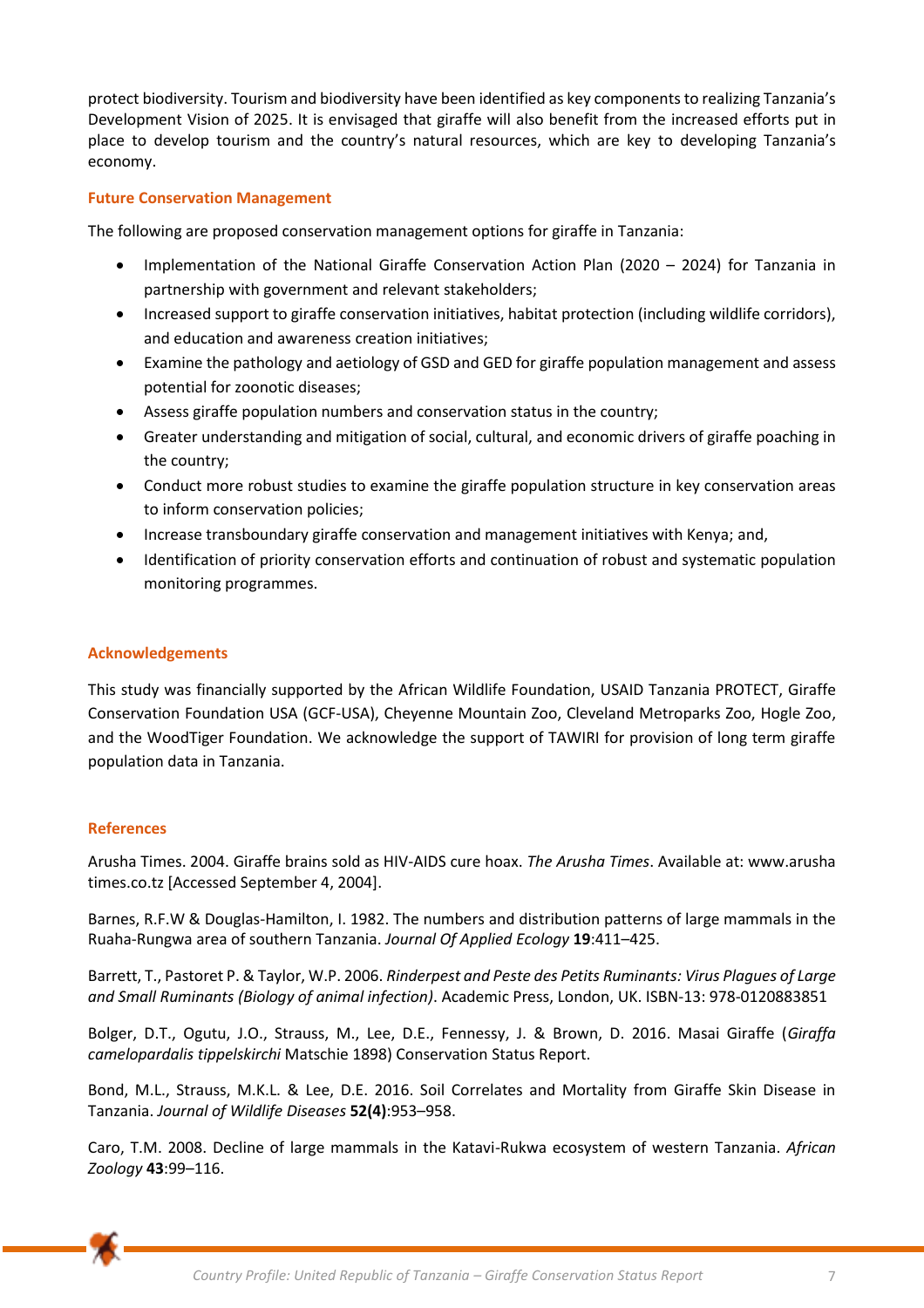Caro, T.M. 1999. Abundance and distribution of mammals in Katavi National Park, Tanzania. *African Journal of Ecology* **37**:305–313.

Caro, T.M., Pelkey, N., Borner, M., Severre, E.L.M., Campbell, K.L.I., Huish, S.A., Ole Kuwai, J., Farm, B.P. & Woodworth, B.L. 1998. The impact of tourist hunting on large mammals in Tanzania: An initial assessment. African Journal of Ecology **36**:321–346.

Coppolillo, P. 2004. A preliminary situation analysis for the Rungwa-Ruaha landscape, Tanzania, A report to the WWF International Improving Conservation and Development within Ecoregions Programme. Wildlife Conservation Society, Iringa, Tanzania.

East, R. 1999. *African antelope database 1998*. IUCN/SSC Antelope Specialist Group, Gland, Switzerland.

Epaphras, A.M., Karimuribo, E.D., Mpanduji, G.D. & Meing'ataki, E.G. 2012. Prevalence, disease description and epidemiological factors of a novel skin disease in Giraffes (*Giraffa Camelopardalis*) in Ruaha National Park, Tanzania. *Research Opinions in Animal and Veterinary Sciences* **2(1)**:60 – 65

Epaphras, A.M., Mwamengele, G.L., Misinzo, G. & Mngumi, B.E. 2014. *Investigation Report on Giraffe Skin Disease in Ruaha National Park*. Tanzania National Parks Unpublished report.

Fennessy, J., Bidon, T., Reuss, F., Vamberger, M., Fritz, U., Kumar, V., Elkan, P., Nilsson, M.A. & Janke, A. 2016. Multi-locus analyses reveal four giraffe species instead of one. *Current Biology* **26**:1–7.

Hoare, R. & Brown S. 2010. Snaring, poaching, and snare removal from Giraffes in Serengeti, Tanzania. *Girrafa* **4(1)**:24-25

Karimuribo, E.D., Mboera, L.E.G., Mbugi, E., Simba, A., Kivaria, F.M., Mmbuji, P. & Rweyemamu, M.M. 2011. Are we prepared for emerging and re-emerging diseases? Experience and lessons from epidemics that occurred in Tanzania during the last five decades. *Tanzania Journal of Health Research* **13**:387–398.

Kiffner, C., Wenner, C., Laviolet, A., Yeh, K. & Kioko, J. 2015. From savannah to farmland: Effects of land-use on mammal communities in the Tarangire-Manyara ecosystem, Tanzania. *African Journal of Ecology* **53**:156– 166.

Kenana, L.M., Bakari, S.K., Bitok, E., Machoke, N.M., Hamza, K., Mukeka, J., Chepkwony R.K . & Mwiu, S.N. 2013. Total aerial count for Amboseli – West Kilimanjaro and Magadi- Natron cross border landscape, April 2013. A technical Report for KWS, Kenya and TAWIRI, Tanzania.

Kilewo, M.K.N. & Mpanduji D.G. 2012. A survey of snares causing injuries to wild animals in Serengeti National park, Northern Tanzania. *Research opinions in animal and veterinary sciences* **2(2)**:237-242.

Lamprey, H.F. 1964. Estimation of the Large Mammal Densities, Biomass and Energy Exchange in the Tarangire Game Reserve and the Masai Steppe in Tanganyika. *African Journal of Ecology* **2**:1–46.

Lee, D.E. 2015. *Demography of giraffe in the fragmented Tarangire ecosystem*. Dartmouth College, PhD Dissertation. Hanover, New Hampshire, US.

Linzmayer, O.W. 2011. Tanzania new note family confirmed. Banknote News. Available at: [http://www.banknotenews.com](http://www.banknotenews.com/) [Accessed September 2, 2017].

Mahenya, O., Mathisen, K.M., Andreassen, H.P. & Skarpe, C. Hierarchical foraging by giraffe in a heterogeneous savannah, Tanzania. *African Journal of Ecology* **54**:136-145.

Marealle, W.N., Fossøy, Holmern, T., Stokke, B.G. & Røskaft, E. 2010. Does illegal hunting skew Serengeti wildlife sex ratios? *Wildlife Biology* **16(4)**:419-429

Martin, A. & Caro, T.M. 2012. Illegal hunting in the Katavi-Rukwa ecosystem. *The Journal of Ecology* **51**:172– 175.

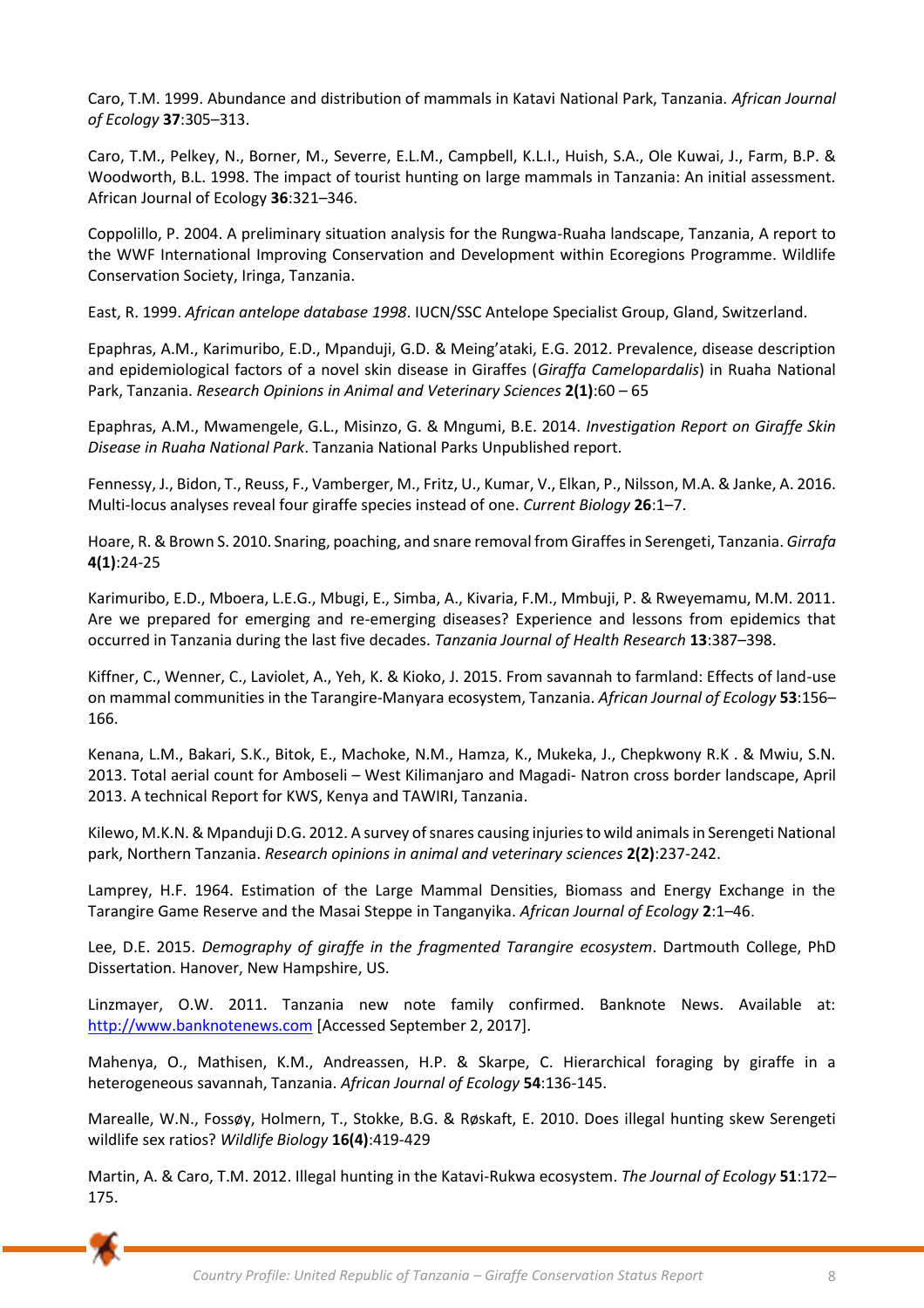Mbogoni, L.E.Y. 2013. *Aspects of Colonial Tanzania History*. Mkuki na Nyota, Dar es Salaam, Tanzania. ISBN 978-9987-08-300-8.

Meyer, B., J.J., Balozi, N.M. & Shanyangi, M.W. 2005. Katavi National Park and the adjacent Game Reserves Rukwa and Lukwati. Unpublished report.

Muneza, A.B., Montgomery, R.A., Fennessy, J.T., Dickman, A.J., Roloff, G.J. & Macdonald, D.W. 2016. Regional variation of the manifestation, prevalence, and severity of giraffe skin disease: A review of an emerging disease in wild and captive giraffe populations. *Biological Conservation*, **198**, 145–156.

Muneza, A.B., Linden, D.W., Montgomery, R.A., Dickman, A.J., Roloff, G.J., Macdonald, D.W. & Fennessy, J.T. 2017. Examining disease prevalence for species of conservation concern using noninvasive spatial capture– recapture techniques. *Journal of Applied Ecology* **54**:709–717.

Ngene, S., Lala, F., Nzisa, M., Kimitei, K., Mukeka, J., Kiambi, S., Davidson, Z., Bakari, S., Lyimo, E., Khayale, C., Ihwagi, F. & Douglas-hamilton I. 2017. Aerial Total Count of Elephants, Buffalo, and Giraffe in the Tsavo-Mkomazi Ecosystem (February 2017). Arusha, Tanzania.

Nkwame, V.M. 2007. National icon in jeopardy! 2007: a difficult year for wildlife. *The Arusha Times*. Available at: www.arusha times.co.tz [Accessed September 11, 2017].

Norton-Griffiths, M. 1975. The numbers and distribution of large mammals in Ruaha National Park Tanzania. *African Journal of Ecology* **13**:121–140.

Okello, M.M., Kenana, L., Maliti, H., Kiringe, J.W., Kanga, E., Warinwa, F., Bakari, S., Ndambuki, S., Kija, H., Sitati, N.W., Kimutai, D., Gichohi, N., Muteti, D., Muruthi, P. & Mwita, M. 2015. Population Status and Trend of the Maasai Giraffe in the Mid Kenya-Tanzania Borderland. *Natural Resources* **6**:159–173.

Osofsky, S. A. 2005. Conservation and Development Interventions at the Wildlife/Livestock Interface: Implications for Wildlife, Livestock and Human Health. Proceedings of the Southern and East African Experts Panel on Designing Successful Conservation and Development Interventions at the Wildlife/Livestock Interface World Parks Congress. Durban, South Africa. 14th and 15th September 2003.

Pellew, R.A. 1983. The giraffe and its food resource in the Serengeti II - Response of the giraffe population to changes in the food supply. *African Journal of Ecology* **21**:269–284.

Rentsch, D., Hilborn, R., Knapp, E.J., Metzger, K.L. & Loibooki, M. 2015. *Bushmeat Hunting in the Serengeti Ecosystem: An Assessment of Drivers and Impact on Migratory and Nonmigratory Wildlife*. Serengeti IV: Sustaining biodiversity in a coupled human-natural system by Sinclair, A.R.E., Metzger, K.L, Mduma, S.A.R. & Fryxell, J.M. 649–678. University of Chicago Press, Chicago, Illinois, US.

Sidney, J. 1965. The past and present distribution of some African ungulates. *Transactions of the Zoological Society of London* **30**:89–130.

Soini, E. 2005. Land use change patterns and livelihood dynamics on the slopes of Mt. Kilimanjaro, Tanzania. *Agricultural Systems* 306–323.

Stoner, C., Caro, T., Mduma, S., Mlingwa, C., Sabuni, G. & Borner, M. 2007. Assessment of effectiveness of protection strategies in Tanzania based on a decade of survey data for large herbivores. *Conservation Biology*  **21**:635–646.

Stoner, C., Caro, T., Mduma, S., Mlingwa, C., Sabuni, G., Borner, M. & Schelten, C. 2006. Changes in large herbivore populations across large areas of Tanzania. *African Journal of Ecology* **45**:202–215.

Strauss, M.K.L., Kilewo, M., Rentsch, D. & Packer, C. 2015. Food supply and poaching limit giraffe abundance in the Serengeti. *Population Ecology* **57**:505–516.

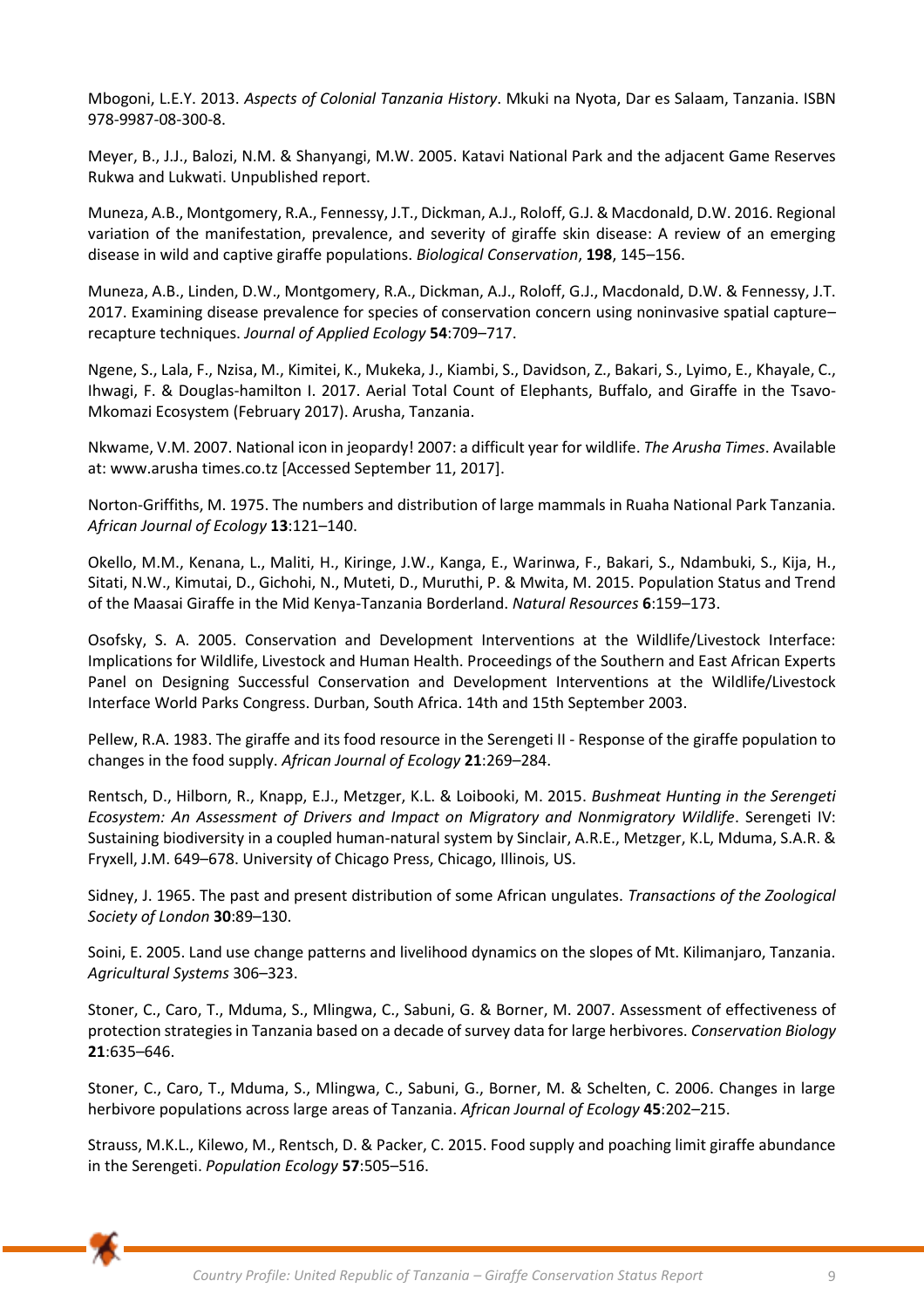Tanzania Wildlife Conservation Monitoring Program. 1998. Aerial Census Moyowosi-Kigosi Game reserves, Wet Season. Unpublished Report.

Tanzania Wildlife Research Institute. 2010. Aerial Survey in the Serengeti Ecosystem, Dry Season, 2010. TAWIRI Aerial Survey Report. Unpublished report.

Tanzania Wildlife Research Institute. 2015a. Aerial Survey in the Ruaha-Rungwa Ecosystem, Dry Season, 2015. TAWIRI Aerial Survey Report. Unpublished report.

Tanzania Wildlife Research Institute. 2015b. Aerial Survey in the Selous-Mikumi Ecosystem, Dry Season, 2014. TAWIRI Aerial Survey Report. Unpublished report.

Tanzania Wildlife Research Institute. 2015c. Aerial Survey in the Malagarasi-Mwoyovosi Ecosystem, Dry Season, 2014. TAWIRI Aerial Survey Report. Unpublished report.

Tanzania Wildlife Research Institute. 2016. Aerial Survey in the Tarangire-Manyara, Dry Season, 2015. TAWIRI Aerial Survey Report. Unpublished report.

Treydte A.C., Edwards, P.J. & Suter, W. 2005. Shifts in native ungulate communities on a former cattle ranch in Tanzania. *African Journal of Ecology* **43**:302–311.

Waltert, M., Meyer, B., Shanyangi, M.W., Balozi, J.J., Kitwara, O., Qolli, S., Krischke, H. & Mühlenberg, M. 2008. Foot Surveys of Large Mammals in Woodlands of Western Tanzania. *Journal of Wildlife Management* **72**:603–610.

## **Citation**

Muneza, A.B., Fennessy, S., Keyyu, J., Lyimo, E. H., Marealle, W., Wachira, M.M., & Fennessy, J. 2017. *Country Profile: A rapid assessment of the giraffe conservation status in Tanzania.* Giraffe Conservation Foundation, Windhoek, Namibia.